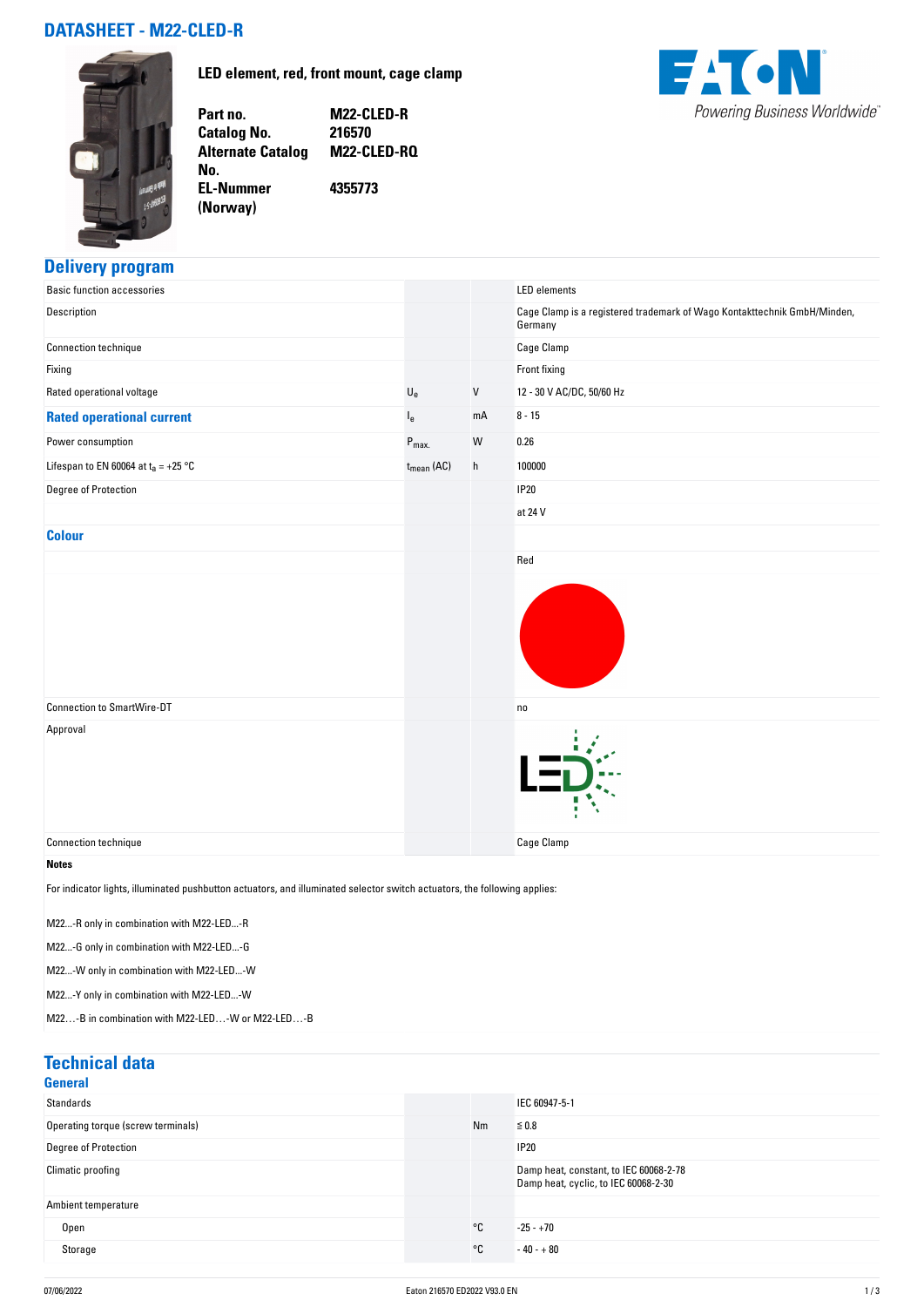| Mounting position                                                                                |           |                 | As required                                                             |
|--------------------------------------------------------------------------------------------------|-----------|-----------------|-------------------------------------------------------------------------|
| Mechanical shock resistance according to IEC 60068-2-27<br>Shock duration 11 ms, half-sinusoidal |           | g               | >30                                                                     |
| Mechanical shock resistance                                                                      |           | $\mathfrak g$   | 30<br>Shock duration 11 ms<br>Sinusoidal<br>according to IEC 60068-2-27 |
| <b>Terminal capacities</b>                                                                       |           | mm <sup>2</sup> |                                                                         |
| Solid                                                                                            |           | mm <sup>2</sup> | $0.75 - 2.5$                                                            |
| Stranded                                                                                         |           | mm <sup>2</sup> | $0.5 - 2.5$                                                             |
| <b>Contacts</b>                                                                                  |           |                 |                                                                         |
| Rated impulse withstand voltage                                                                  | $U_{imp}$ | V AC            | 6000                                                                    |
| Rated insulation voltage                                                                         | $U_i$     | V               | 500                                                                     |
| Overvoltage category/pollution degree                                                            |           |                 | III/3                                                                   |
| Indoor and protected outdoor installation                                                        |           |                 |                                                                         |

# **Design verification as per IEC/EN 61439**

| Technical data for design verification                                                                                    |                   |    |                                                                                                                                     |
|---------------------------------------------------------------------------------------------------------------------------|-------------------|----|-------------------------------------------------------------------------------------------------------------------------------------|
| Rated operational current for specified heat dissipation                                                                  | $I_{n}$           | А  | 0                                                                                                                                   |
| Heat dissipation per pole, current-dependent                                                                              | $P_{\text{vid}}$  | W  | 0                                                                                                                                   |
| Equipment heat dissipation, current-dependent                                                                             | $P_{vid}$         | W  | 0                                                                                                                                   |
| Static heat dissipation, non-current-dependent                                                                            | $P_{VS}$          | W  | 0.45                                                                                                                                |
| Heat dissipation capacity                                                                                                 | $P_{\text{diss}}$ | W  | 0                                                                                                                                   |
| Operating ambient temperature min.                                                                                        |                   | °C | -25                                                                                                                                 |
| Operating ambient temperature max.                                                                                        |                   | °C | 70                                                                                                                                  |
| IEC/EN 61439 design verification                                                                                          |                   |    |                                                                                                                                     |
| 10.2 Strength of materials and parts                                                                                      |                   |    |                                                                                                                                     |
| 10.2.2 Corrosion resistance                                                                                               |                   |    | Meets the product standard's requirements.                                                                                          |
| 10.2.3.1 Verification of thermal stability of enclosures                                                                  |                   |    | Meets the product standard's requirements.                                                                                          |
| 10.2.3.2 Verification of resistance of insulating materials to normal heat                                                |                   |    | Meets the product standard's requirements.                                                                                          |
| 10.2.3.3 Verification of resistance of insulating materials to abnormal heat<br>and fire due to internal electric effects |                   |    | Meets the product standard's requirements.                                                                                          |
| 10.2.4 Resistance to ultra-violet (UV) radiation                                                                          |                   |    | Meets the product standard's requirements.                                                                                          |
| 10.2.5 Lifting                                                                                                            |                   |    | Does not apply, since the entire switchgear needs to be evaluated.                                                                  |
| 10.2.6 Mechanical impact                                                                                                  |                   |    | Does not apply, since the entire switchgear needs to be evaluated.                                                                  |
| 10.2.7 Inscriptions                                                                                                       |                   |    | Meets the product standard's requirements.                                                                                          |
| 10.3 Degree of protection of ASSEMBLIES                                                                                   |                   |    | Does not apply, since the entire switchgear needs to be evaluated.                                                                  |
| 10.4 Clearances and creepage distances                                                                                    |                   |    | Meets the product standard's requirements.                                                                                          |
| 10.5 Protection against electric shock                                                                                    |                   |    | Does not apply, since the entire switchgear needs to be evaluated.                                                                  |
| 10.6 Incorporation of switching devices and components                                                                    |                   |    | Does not apply, since the entire switchgear needs to be evaluated.                                                                  |
| 10.7 Internal electrical circuits and connections                                                                         |                   |    | Is the panel builder's responsibility.                                                                                              |
| 10.8 Connections for external conductors                                                                                  |                   |    | Is the panel builder's responsibility.                                                                                              |
| 10.9 Insulation properties                                                                                                |                   |    |                                                                                                                                     |
| 10.9.2 Power-frequency electric strength                                                                                  |                   |    | Is the panel builder's responsibility.                                                                                              |
| 10.9.3 Impulse withstand voltage                                                                                          |                   |    | Is the panel builder's responsibility.                                                                                              |
| 10.9.4 Testing of enclosures made of insulating material                                                                  |                   |    | Is the panel builder's responsibility.                                                                                              |
| 10.10 Temperature rise                                                                                                    |                   |    | The panel builder is responsible for the temperature rise calculation. Eaton will<br>provide heat dissipation data for the devices. |
| 10.11 Short-circuit rating                                                                                                |                   |    | Is the panel builder's responsibility. The specifications for the switchgear must be<br>observed.                                   |
| 10.12 Electromagnetic compatibility                                                                                       |                   |    | Is the panel builder's responsibility. The specifications for the switchgear must be<br>observed.                                   |
| 10.13 Mechanical function                                                                                                 |                   |    | The device meets the requirements, provided the information in the instruction<br>leaflet (IL) is observed.                         |

# **Technical data ETIM 8.0**

Low-voltage industrial components (EG000017) / Lamp holder block for control circuit devices (EC000204)